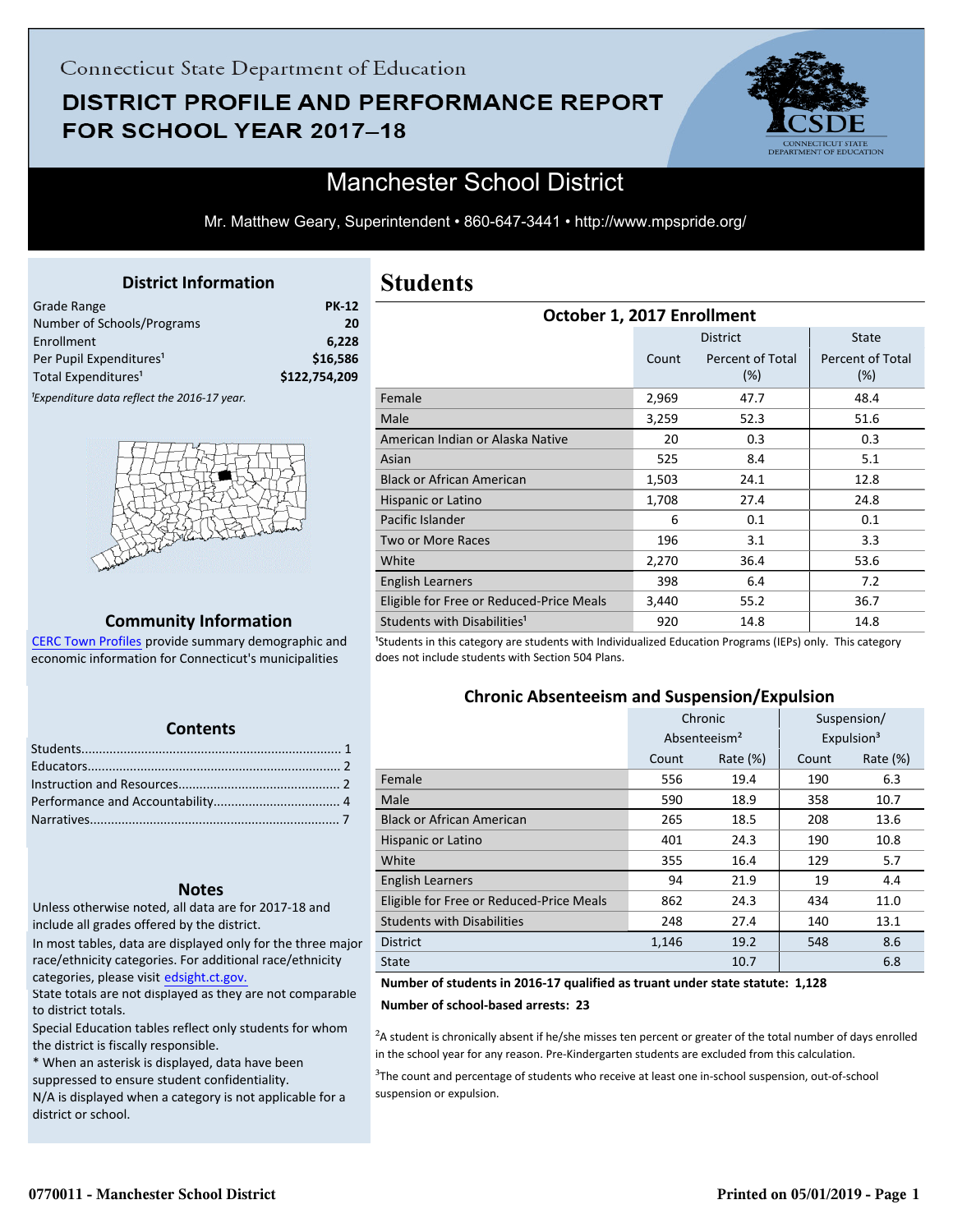## **Educators**

### **Full-Time Equivalent (FTE)<sup>1</sup> Staff**

|                                                           | <b>FTE</b> |
|-----------------------------------------------------------|------------|
| <b>General Education</b>                                  |            |
| Teachers and Instructors                                  | 467.0      |
| Paraprofessional Instructional Assistants                 | 58.6       |
| <b>Special Education</b>                                  |            |
| Teachers and Instructors                                  | 81.6       |
| Paraprofessional Instructional Assistants                 | 115.3      |
| <b>Administrators, Coordinators and Department Chairs</b> |            |
| District Central Office                                   | 14.4       |
| School Level                                              | 35.6       |
| Library/Media                                             |            |
| Specialists (Certified)                                   | 15.0       |
| <b>Support Staff</b>                                      | 9.1        |
| Instructional Specialists Who Support Teachers            | 33.4       |
| Counselors, Social Workers and School Psychologists       | 60.1       |
| <b>School Nurses</b>                                      | 22.3       |
| Other Staff Providing Non-Instructional Services/Support  | 360.3      |

#### District | State Count Percent of Total (%) Percent of Total (%) American Indian or Alaska Native 4 0.6 0.1 Asian 2 0.3 1.1 Black or African American 33 4.6 3.7 Hispanic or Latino 33 4.6 3.7 Pacific Islander 0 0.0 0.0 0.0 Two or More Races 0 0.0 0.1 White 640 89.9 91.0

**Educators by Race/Ethnicity**

 $<sup>1</sup>$ In the full-time equivalent count, staff members working part-time in the</sup> school are counted as a fraction of full-time. For example, a teacher who works half-time in a school contributes 0.50 to the school's staff count.

#### **Classroom Teacher Attendance: 2016-17**

|                                                                   | District | <b>State</b> |
|-------------------------------------------------------------------|----------|--------------|
| Average Number of FTE Days Absent Due to Illness or Personal Time | 10.8     | 10.5         |

## **Instruction and Resources**

#### **11th and 12th Graders Enrolled in**

#### **College-and-Career-Readiness Courses during High School**²

|                                          | 11th  |             |       | 12 <sub>th</sub> |
|------------------------------------------|-------|-------------|-------|------------------|
|                                          | Count | Rate $(\%)$ | Count | Rate $(\%)$      |
| <b>Black or African American</b>         | 88    | 90.7        | 67    | 80.7             |
| Hispanic or Latino                       | 94    | 84.7        | 77    | 78.6             |
| White                                    | 136   | 86.6        | 157   | 87.7             |
| <b>English Learners</b>                  | 18    | 64.3        | 15    | 71.4             |
| Eligible for Free or Reduced-Price Meals | 193   | 84.3        | 161   | 80.1             |
| <b>Students with Disabilities</b>        | 35    | 60.3        | 37    | 47.4             |
| <b>District</b>                          | 384   | 87.5        | 347   | 84.0             |
| State                                    |       | 69.3        |       | 80.1             |

<sup>2</sup>College-and-Career-Readiness Courses include Advanced Placement®(AP), International Baccalaureate®(IB), Career and Technical Education(CTE), workplace experience and dual enrollment courses.

## **Students with Disabilities Who Spend 79.1 to** 100 Percent of Time with Nondisabled Peers<sup>3</sup>

|                                | Count | Rate (%) |
|--------------------------------|-------|----------|
| Autism                         | 61    | 51.3     |
| <b>Emotional Disturbance</b>   | 22    | 31.4     |
| <b>Intellectual Disability</b> | *     | $\ast$   |
| Learning Disability            | 253   | 84.1     |
| Other Health Impairment        | 151   | 65.1     |
| <b>Other Disabilities</b>      | *     | *        |
| Speech/Language Impairment     | 101   | 80.8     |
| <b>District</b>                | 608   | 64.5     |
| State                          |       | 68.6     |

 $3$ Ages 6-21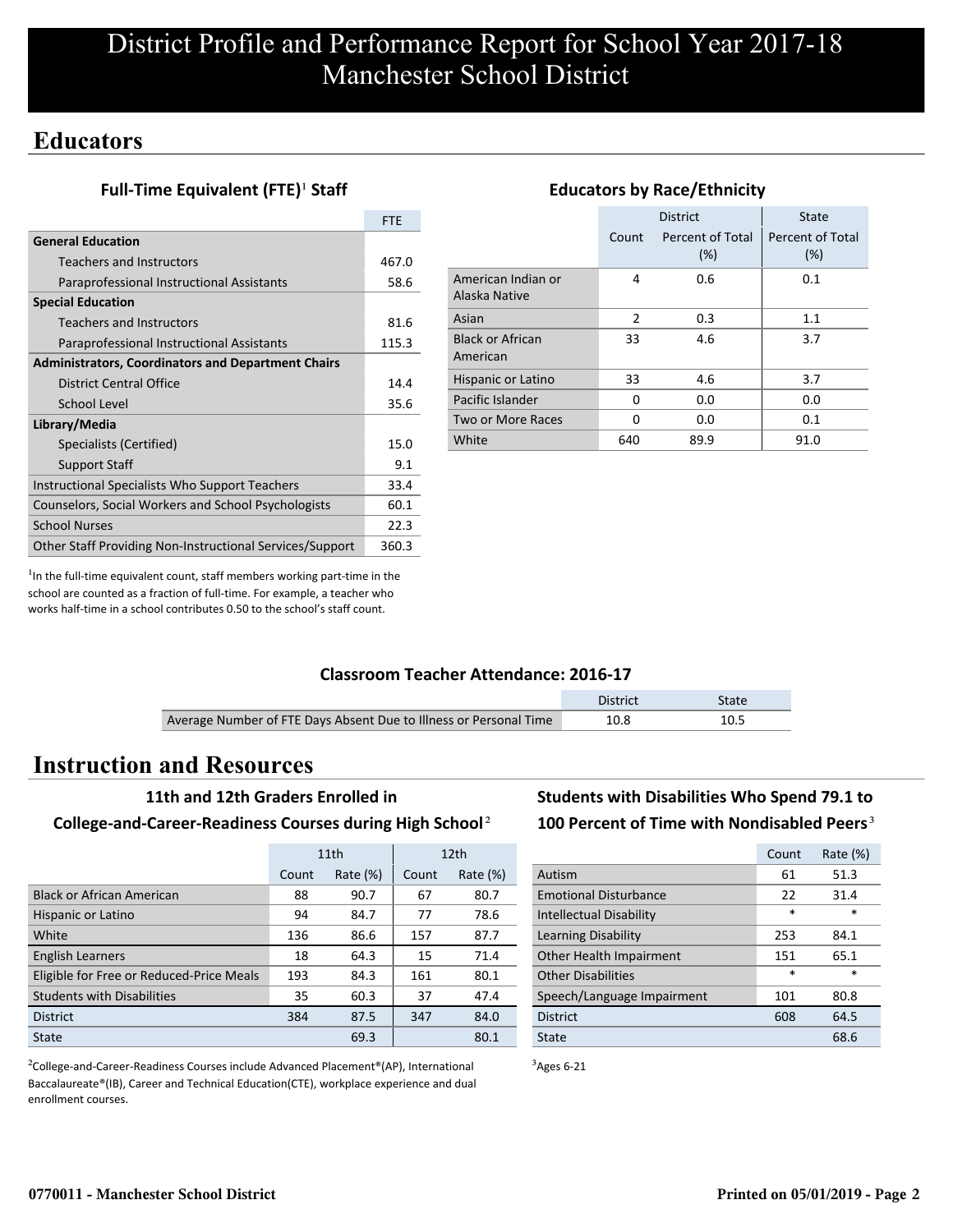#### Students with Disabilities by Primary Disability<sup>1</sup>

|                                | <b>District</b> | State       |             |
|--------------------------------|-----------------|-------------|-------------|
|                                | Count           | Rate $(\%)$ | Rate $(\%)$ |
| Autism                         | 128             | 1.7         | 1.8         |
| <b>Emotional Disturbance</b>   | 70              | 1.0         | 1.1         |
| <b>Intellectual Disability</b> | 25              | 0.3         | 0.5         |
| Learning Disability            | 302             | 4.1         | 5.2         |
| Other Health Impairment        | 233             | 3.2         | 3.1         |
| <b>Other Disabilities</b>      | 101             | 1.4         | 1.1         |
| Speech/Language<br>Impairment  | 145             | 2.0         | 1.8         |
| <b>All Disabilities</b>        | 1,004           | 13.7        | 14.5        |

#### **Students with Disabilities Placed Outside of the District**²

|                                             | District | State       |             |
|---------------------------------------------|----------|-------------|-------------|
|                                             | Count    | Rate $(\%)$ | Rate $(\%)$ |
| Public Schools in<br><b>Other Districts</b> | 143      | 14.2        | 8.3         |
| <b>Private Schools</b><br>or Other Settings | 81       | 8.1         | 5.2         |

²Grades K-12

 ${}^{1}$ Grades K-12

### **Overall Expenditures:**³ **2016-17**

|                                                           |                                | Per Pupil     |             |
|-----------------------------------------------------------|--------------------------------|---------------|-------------|
|                                                           | Total (\$)                     | District (\$) | State $(5)$ |
| <b>Instructional Staff and Services</b>                   | 65,394,323                     | 10,473        | 9,847       |
| Instructional Supplies and Equipment                      | 903,534                        | 145           | 287         |
| Improvement of Instruction and Educational Media Services | 8,300,348                      | 1,329         | 589         |
| <b>Student Support Services</b>                           | 8,173,013                      | 1,309         | 1,120       |
| <b>Administration and Support Services</b>                | 13,158,029                     | 2,107         | 1,905       |
| Plant Operation and Maintenance                           | 13,081,922                     | 2,095         | 1,648       |
| Transportation                                            | 5,297,836                      | 674           | 904         |
| Costs of Students Tuitioned Out                           | 7,226,420                      | N/A           | N/A         |
| Other                                                     | 1,218,784                      | 195           | 208         |
| Total                                                     | 122,754,209                    | 16,586        | 16,535      |
|                                                           | <b>Additional Expenditures</b> |               |             |
| Land, Buildings, and Debt Service                         | 5,506,628                      | 882           | 1,393       |

<sup>3</sup>Expenditures may be supported by local tax revenues, state grants, federal grants, municipal in-kind services, tuition and other sources.

#### **Special Education Expenditures: 2016-17**

|                                 | <b>District</b>                       | <b>State</b> |                         |
|---------------------------------|---------------------------------------|--------------|-------------------------|
|                                 | Total (\$)<br>Percent of<br>Total (%) |              | Percent of<br>Total (%) |
| <b>Certified Personnel</b>      | 10,057,894                            | 34.4         | 33.8                    |
| Noncertified Personnel          | 4,873,036                             | 16.7         | 14.5                    |
| <b>Purchased Services</b>       | 813,662                               | 2.8          | 5.5                     |
| <b>Tuition to Other Schools</b> | 4,787,762                             | 16.4         | 23.4                    |
| Special Ed. Transportation      | 2,099,934                             | 7.2          | 8.7                     |
| <b>Other Expenditures</b>       | 6,593,252                             | 22.6         | 14.1                    |
| <b>Total Expenditures</b>       | 29,225,540                            | 100.0        | 100.0                   |

#### **Expenditures by Revenue Source:**<sup>4</sup> **2016-17**

|                 | Percent of Total (%) |              |  |  |  |
|-----------------|----------------------|--------------|--|--|--|
|                 | Including            | Excluding    |  |  |  |
|                 | School               | School       |  |  |  |
|                 | Construction         | Construction |  |  |  |
| Local           | 65.1                 | 63.5         |  |  |  |
| State           | 28.7                 | 30.0         |  |  |  |
| Federal         | 4.3                  | 4.5          |  |  |  |
| Tuition & Other | 2.0                  | 2.0          |  |  |  |

<sup>4</sup>Revenue sources do not include state-funded Teachers' Retirement Board contributions, vocational-technical school operations, SDE budgeted costs for salaries and leadership activities and other state-funded school districts (e.g., Dept. of Children and Families and Dept. of Correction).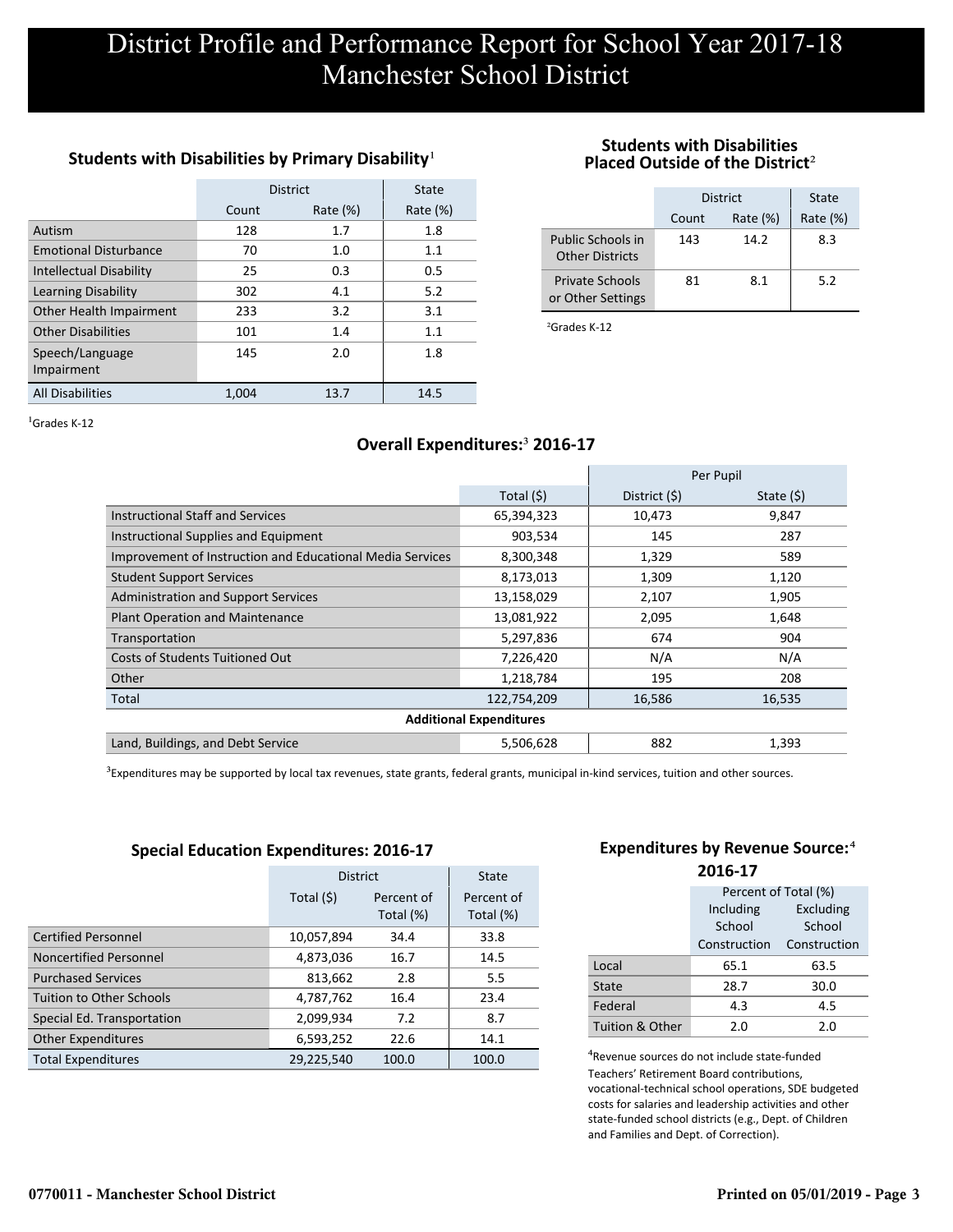# **Performance and Accountability**

#### **District Performance Index (DPI)**

A District Performance Index (DPI) is the average performance of students in a subject area (i.e., ELA, Mathematics or Science) on the state summative assessments.The DPI ranges from 0-100. A DPI is reported for all students tested in a district and for students in each individual student group. Connecticut's ultimate target for a DPI is 75. The USDOE approved Connecticut's waiver request related to statewide student assessment in science. As a result, in spring 2018, the Connecticut State Department of Education administered a NGSS Assessment Field Test for both science standard and alternate assessments. Therefore, no science data appear in the table below.

|                                              | <b>English Language Arts(ELA)</b> |            | Math   |            |
|----------------------------------------------|-----------------------------------|------------|--------|------------|
|                                              | Count                             | <b>DPI</b> | Count  | <b>DPI</b> |
| American Indian or Alaska Native             | 10                                | $\ast$     | 10     | $*$        |
| Asian                                        | 214                               | 65.3       | 212    | 63.9       |
| <b>Black or African American</b>             | 693                               | 52.6       | 694    | 45.4       |
| Hispanic or Latino                           | 854                               | 53.5       | 854    | 48.0       |
| Native Hawaiian or Other Pacific Islander    | $\ast$                            | $\ast$     | $\ast$ | $\ast$     |
| Two or More Races                            | 112                               | 60.0       | 112    | 53.7       |
| White                                        | 1072                              | 64.5       | 1063   | 59.3       |
| English Learners                             | 283                               | 52.4       | 281    | 48.0       |
| Non-English Learners                         | 2676                              | 59.0       | 2668   | 53.4       |
| Eligible for Free or Reduced-Price Meals     | 1761                              | 53.8       | 1750   | 48.1       |
| Not Eligible for Free or Reduced-Price Meals | 1198                              | 65.1       | 1199   | 59.8       |
| <b>Students with Disabilities</b>            | 446                               | 39.3       | 441    | 33.3       |
| <b>Students without Disabilities</b>         | 2513                              | 61.8       | 2508   | 56.3       |
| <b>High Needs</b>                            | 1921                              | 53.2       | 1910   | 47.5       |
| Non-High Needs                               | 1038                              | 68.0       | 1039   | 62.7       |
| <b>District</b>                              | 2959                              | 58.4       | 2949   | 52.8       |

## **National Assessment of Educational** Progress (NAEP): Percent At or Above Proficient<sup>1</sup>

|                        | <b>NAEP 2017</b> | <b>NAEP 2013</b> |          |
|------------------------|------------------|------------------|----------|
| <b>READING</b>         | Grade 4          | Grade 8          | Grade 12 |
| Connecticut            | 43%              | 44%              | 50%      |
| <b>National Public</b> | 35%              | 35%              | 36%      |
| <b>MATH</b>            | Grade 4          | Grade 8          | Grade 12 |
| Connecticut            | 40%              | 36%              | 32%      |
| <b>National Public</b> | 40%              | 33%              | 25%      |

<sup>1</sup>NAEP is often called the "Nation's Report Card." It is sponsored by the U.S. Department of Education. This table compares Connecticut's performance to that of national public school students. Performance standards for state assessments and NAEP are set independently. Therefore, one should not expect performance results to be the same [across Smarter Balanced and NAEP. Instead, NAEP results are meant to](https://portal.ct.gov/-/media/SDE/Student-Assessment/NAEP/report-card_NAEP-2017.pdf?la=en) complement other state assessment data. To view student subgroup performance on NAEP, click here.

### **Physical Fitness Tests: Students Reaching Health Standard**²

|                      | Percent of Students by Grade <sup>3</sup> (%) |      |      |           |       | <b>All Tested Grades</b> |
|----------------------|-----------------------------------------------|------|------|-----------|-------|--------------------------|
|                      | $\overline{4}$                                | 6    | 8    | <b>HS</b> | Count | Rate (%)                 |
| Sit & Reach          | 77.0                                          | 85.3 | 74.8 | 78.2      | 1,504 | 78.8                     |
| Curl Up              | 73.4                                          | 82.4 | 81.8 | 83.6      | 1,504 | 79.7                     |
| Push Up              | 59.9                                          | 70.0 | 70.9 | 72.4      | 1,504 | 67.5                     |
| Mile Run/PACER       | 72.6                                          | 81.3 | 69.5 | 58.4      | 1,504 | 71.3                     |
| All Tests - District | 37.3                                          | 50.0 | 39.2 | 41.3      | 1,504 | 41.8                     |
| All Tests - State    | 53.2                                          | 51.4 | 50.5 | 45.6      |       | 50.1                     |

 $2$ The Connecticut Physical Fitness Assessment (CPFA) is administered to all students in Grades 4, 6, 8 and 10. The health-related fitness scores gathered through the CPFA should be used to educate and motivate children and their families to increase physical activity and develop lifetime fitness habits.

 $3$ Only students assessed in all four areas are included in this calculation.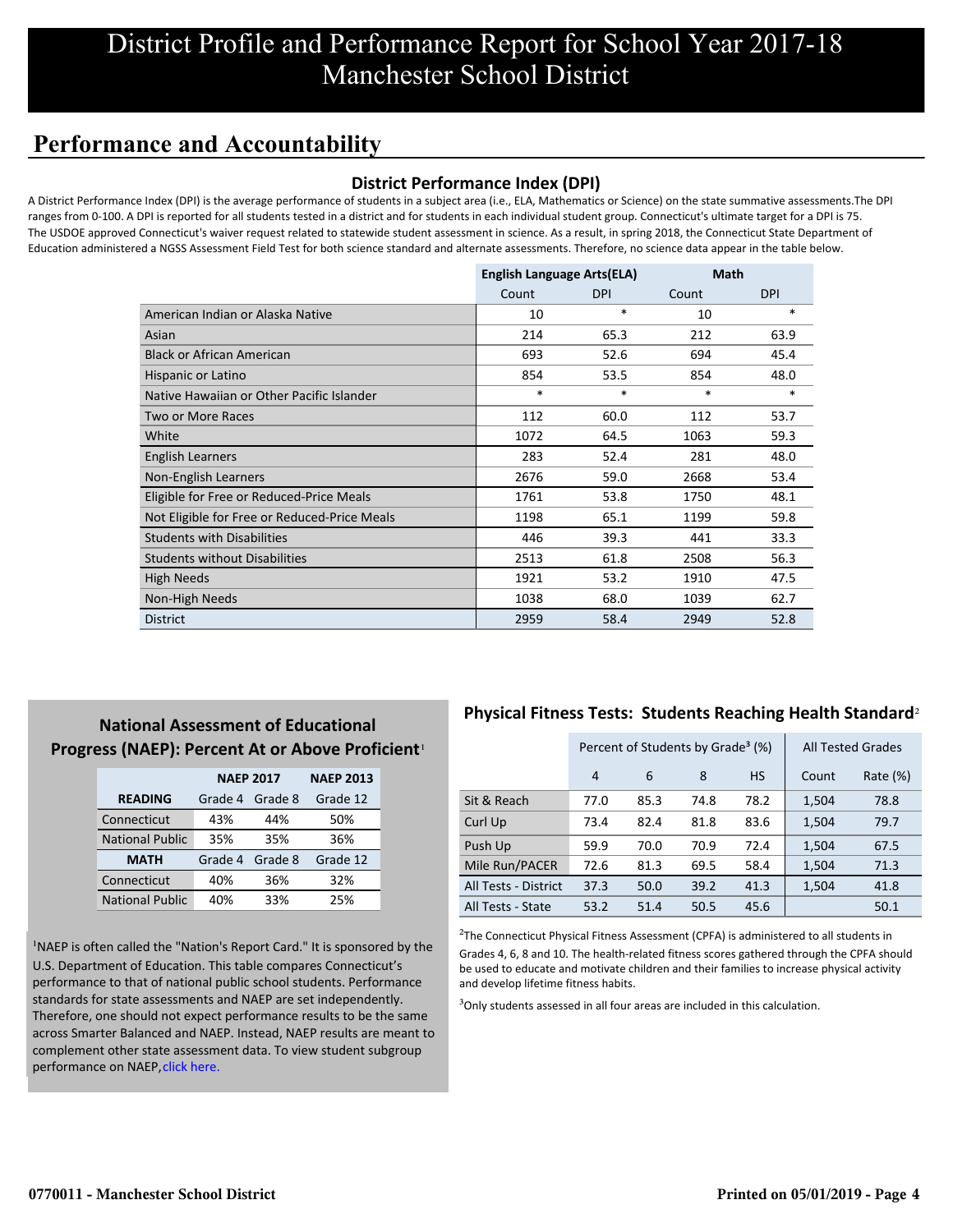#### **Cohort Graduation: Four-Year**<sup>1</sup>

|                                          | 2016-17                   |             |  |
|------------------------------------------|---------------------------|-------------|--|
|                                          | Cohort Count <sup>2</sup> | Rate $(\%)$ |  |
| <b>Black or African American</b>         | 95                        | 82.1        |  |
| Hispanic or Latino                       | 112                       | 79.5        |  |
| <b>English Learners</b>                  | 29                        | 86.2        |  |
| Eligible for Free or Reduced-Price Meals | 264                       | 81.1        |  |
| <b>Students with Disabilities</b>        | 81                        | 70.4        |  |
| <b>District</b>                          | 429                       | 86.2        |  |
| State                                    |                           | 87.9        |  |

<sup>1</sup>The four-year cohort graduation rate represents the percentage of first-time 9th graders who earn a standard high school

[diploma within four years.](http://www.sde.ct.gov/sde/cwp/view.asp?a=2758&q=334898)

 $2$ Cohort count includes all students in the cohort as of the end of the 2016-17 school year.

## **11th and 12th Graders Meeting Benchmark on at Least One College Readiness Exam**³

|                                                    | Participation <sup>4</sup> |        | <b>Meeting Benchmark</b> |
|----------------------------------------------------|----------------------------|--------|--------------------------|
|                                                    | Rate $(\%)$                | Count  | Rate $(\%)$              |
| Female                                             | 95.7                       | 121    | 30.8                     |
| Male                                               | 92.4                       | 107    | 23.3                     |
| <b>Black or African American</b>                   | 92.8                       | 17     | 9.4                      |
| Hispanic or Latino                                 | 91.9                       | 29     | 13.9                     |
| White                                              | 94.9                       | 127    | 37.8                     |
| <b>English Learners</b>                            | 79.6                       | $\ast$ | $\ast$                   |
| Eligible for Free or<br><b>Reduced-Price Meals</b> | 94.9                       | 72     | 16.7                     |
| <b>Students with Disabilities</b>                  | 69.9                       | $\ast$ | $\ast$                   |
| <b>District</b>                                    | 93.9                       | 228    | 26.8                     |
| State                                              | 96.3                       |        | 44.8                     |

 $3$ College readiness exams and benchmark scores are as follows:

- SAT® meets benchmark score on SAT, Revised SAT or Connecticut School Day SAT
- ACT® meets benchmark score on 3 of 4 exams (benchmark score varies by subject)
- AP® 3 or higher on any one  $AP^®$  exam
- IB® 4 or higher on any one IB® exam
- Smarter Balanced Level 3 or higher on both ELA and math

 $4$ Participation Rate equals the number of test-takers in 11th and 12th grade divided by the number of students enrolled in those grades, as a percent. Sources:

SAT® and AP® statistics derived from data provided by the College Board.

Copyright © 2018 The College Board. www.collegeboard.org

ACT® statistics derived from data provided by ACT, Inc.

Copyright © 2018 ACT, Inc. www.act.org

IB® statistics derived from data provided by the International Baccalaureate Organization.

Copyright © International Baccalaureate Organization 2018

#### **College Entrance and Persistence**

|                                                    | Class of 2017         | Class of 2016            |
|----------------------------------------------------|-----------------------|--------------------------|
|                                                    | Entrance <sup>5</sup> | Persistence <sup>6</sup> |
|                                                    | Rate $(\%)$           | Rate $(\%)$              |
| Female                                             | 71.3                  | 85.1                     |
| Male                                               | 48.0                  | 78.8                     |
| <b>Black or African American</b>                   | 55.3                  | 91.7                     |
| Hispanic or Latino                                 | 47.4                  | 62.7                     |
| White                                              | 66.3                  | 87.0                     |
| English Learners                                   | 48.1                  | $\ast$                   |
| Eligible for Free or<br><b>Reduced-Price Meals</b> | 52.4                  | 77.7                     |
| <b>Students with Disabilities</b>                  | 30.8                  | *                        |
| <b>District</b>                                    | 61.0                  | 82.3                     |
| State                                              | 70.9                  | 88.3                     |

⁵College entrance refers to the percent of high school graduates from the year who enrolled in college any time during the first year after high school.

⁶College persistence refers to the percent of students who enrolled in college the first year after high school and returned for a second year (Freshman to Sophomore persistence).

Source: National Student Clearinghouse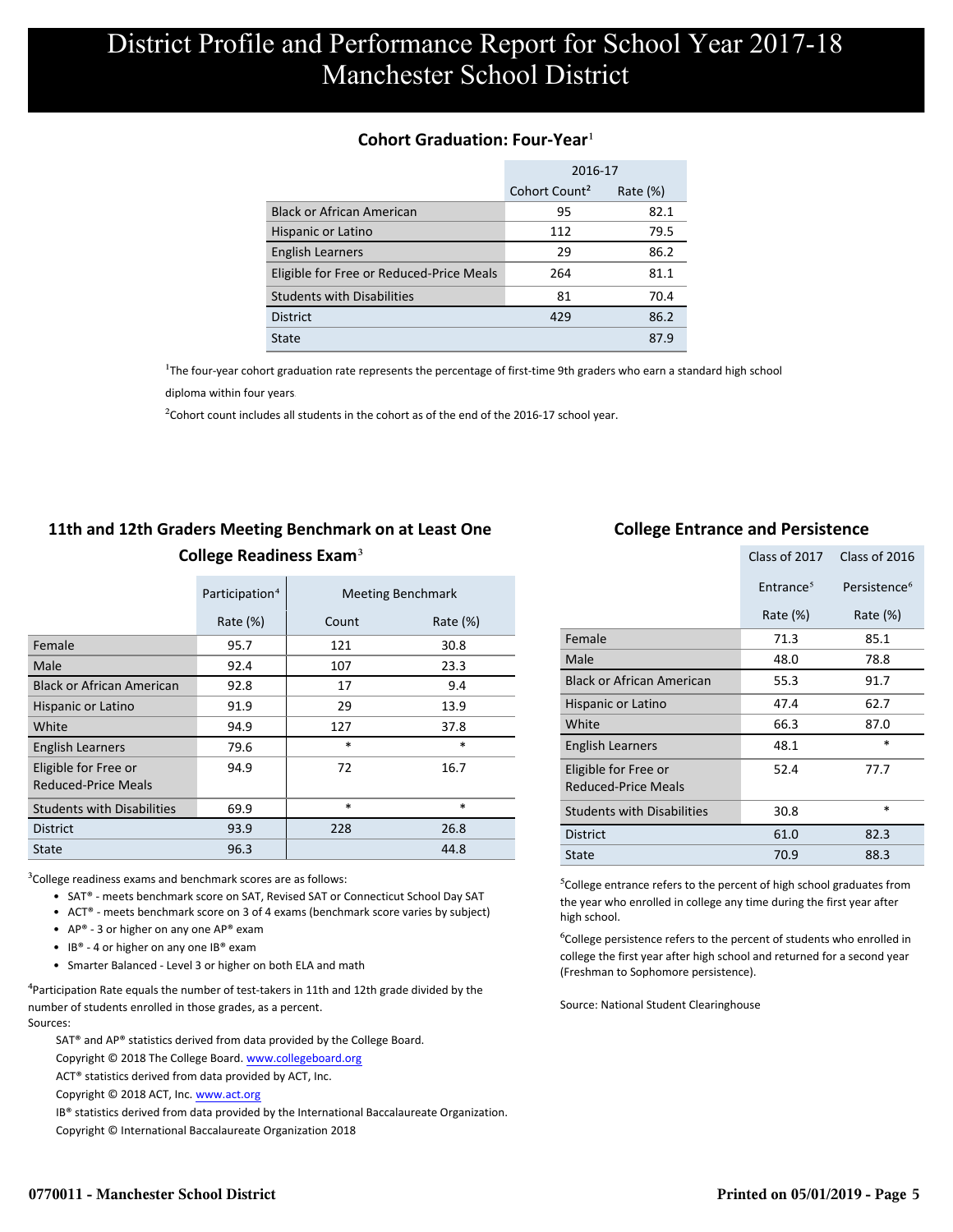#### **Next Generation Accountability Results**

Connecticut's Next Generation Accountability System is a broad set of 12 indicators that help tell the story of how well a district/school is preparing its students for success in college, careers, and life. It moves beyond test scores and graduation rates to provide a more holistic, multifactor perspective of district and school performance. The USDOE approved Connecticut's waiver request related to statewide student assessment in science. As a result, in spring 2018, the Connecticut State Department of Education administered a NGSS Assessment Field Test for both science standard and alternate assessments. Therefore, no science data appear in the table below.

|                                                           | Indicator                  | Index/Rate    | Target  | Points<br>Earned | <b>Max</b><br>Points | % Points<br>Earned | <b>State Average</b><br>Index/Rate |
|-----------------------------------------------------------|----------------------------|---------------|---------|------------------|----------------------|--------------------|------------------------------------|
| <b>ELA Performance Index</b>                              | <b>All Students</b>        | 58.4          | 75      | 38.9             | 50                   | 77.9               | 67.6                               |
|                                                           | <b>High Needs Students</b> | 53.2          | 75      | 35.5             | 50                   | 71.0               | 57.5                               |
| Math Performance Index                                    | <b>All Students</b>        | 52.8          | 75      | 35.2             | 50                   | 70.5               | 62.7                               |
|                                                           | <b>High Needs Students</b> | 47.5          | 75      | 31.7             | 50                   | 63.3               | 52.0                               |
| <b>ELA Academic Growth</b>                                | <b>All Students</b>        | 50.5%         | 100%    | 50.5             | 100                  | 50.5               | 60.7%                              |
|                                                           | <b>High Needs Students</b> | 47.6%         | 100%    | 47.6             | 100                  | 47.6               | 55.6%                              |
| <b>Math Academic Growth</b>                               | <b>All Students</b>        | 44.7%         | 100%    | 44.7             | 100                  | 44.7               | 61.9%                              |
|                                                           | <b>High Needs Students</b> | 43.5%         | 100%    | 43.5             | 100                  | 43.5               | 55.4%                              |
| <b>Chronic Absenteeism</b>                                | <b>All Students</b>        | 19.2%         | $<=5%$  | 21.7             | 50                   | 43.3               | 10.7%                              |
|                                                           | <b>High Needs Students</b> | 23.3%         | $<=5\%$ | 13.4             | 50                   | 26.8               | 16.6%                              |
|                                                           | % Taking Courses           | 85.8%         | 75%     | 50.0             | 50                   | 100.0              | 74.8%                              |
| Preparation for CCR                                       | % Passing Exams            | 26.8%         | 75%     | 17.8             | 50                   | 35.7               | 44.8%                              |
| On-track to High School Graduation                        |                            | 77.9%         | 94%     | 41.4             | 50                   | 82.8               | 87.5%                              |
| 4-year Graduation All Students (2017 Cohort)              |                            | 86.2%         | 94%     | 91.8             | 100                  | 91.8               | 87.9%                              |
| 6-year Graduation - High Needs Students (2015 Cohort)     |                            | 78.5%         | 94%     | 83.5             | 100                  | 83.5               | 81.8%                              |
| Postsecondary Entrance (Class of 2017)                    |                            | 61.1%         | 75%     | 81.5             | 100                  | 81.5               | 70.9%                              |
| Physical Fitness (estimated part rate) and (fitness rate) |                            | 85.5%   41.8% | 75%     | 13.9             | 50                   | 27.8               | 96.6%   50.1%                      |
| <b>Arts Access</b>                                        |                            | 44.9%         | 60%     | 37.4             | 50                   | 74.8               | 51.2%                              |
| <b>Accountability Index</b>                               |                            |               |         | 780.1            | 1250                 | 62.4               |                                    |

| Gap Indicators                | Non-High Needs Rate <sup>1</sup> High Needs Rate |       | Size of Gap | State Gap Mean +1 Stdev <sup>2</sup> Is Gap an Outlier? <sup>2</sup> |   |
|-------------------------------|--------------------------------------------------|-------|-------------|----------------------------------------------------------------------|---|
| Achievement Gap Size Outlier? |                                                  |       |             |                                                                      | N |
| ELA Performance Index Gap     | 68.0                                             | 53.2  | 14.8        | 15.9                                                                 |   |
| Math Performance Index Gap    | 62.7                                             | 47.5  | 15.2        | 18.2                                                                 |   |
| Science Performance Index Gap |                                                  | N/A   |             |                                                                      |   |
| <b>Graduation Rate Gap</b>    | 94.0%                                            | 78.5% | 15.5%       | 12.7%                                                                |   |

<sup>1</sup>If the Non-High Needs Rate exceeds the ultimate target (75 for Performance Index and 94% for graduation rate), the ultimate target is used for gap calculations.

 $2$ If the size of the gap exceeds the state mean gap plus one standard deviation, the gap is an outlier.

| Subject/Subgroup |                            | Participation Rate $(\%)^3$ |                                   |
|------------------|----------------------------|-----------------------------|-----------------------------------|
| <b>ELA</b>       | <b>All Students</b>        | 97.2                        | <sup>3</sup> Minimum              |
|                  | <b>High Needs Students</b> | 96.7                        | participation<br>standard is 95%. |
| Math             | <b>All Students</b>        | 96.8                        |                                   |
|                  | <b>High Needs Students</b> | 96.1                        |                                   |
| Science          | <b>All Students</b>        | 88.8                        |                                   |
|                  | <b>High Needs Students</b> | 87.7                        |                                   |

#### **Connecticut's State Identified Measurable Goal for Children with Disabilities (SIMR)**

Increase the reading performance of all 3rd grade students with disabilities statewide, as measured by Connecticut's English Language Arts (ELA) Performance Index.

Grade 3 ELA Performance Index for Students with Disabilities:

**District: 42.6 State: 51.5**

#### **Supporting Resources**

 [Two-page FAQ](http://edsight.ct.gov/relatedreports/nextgenFAQ_revisedDec2018.pdf) 

 [Detailed Presentation](http://edsight.ct.gov/relatedreports/Next%20Generation%20Accountability%20System_Detailed%20Presentation_Jan_2019_FINAL.pdf) 

 [Using Accountability Results to Guide Improvement: comprehensive documentation and supports](http://edsight.ct.gov/relatedreports/Using_Accountability_Results_to_Guide_Improvement.pdf)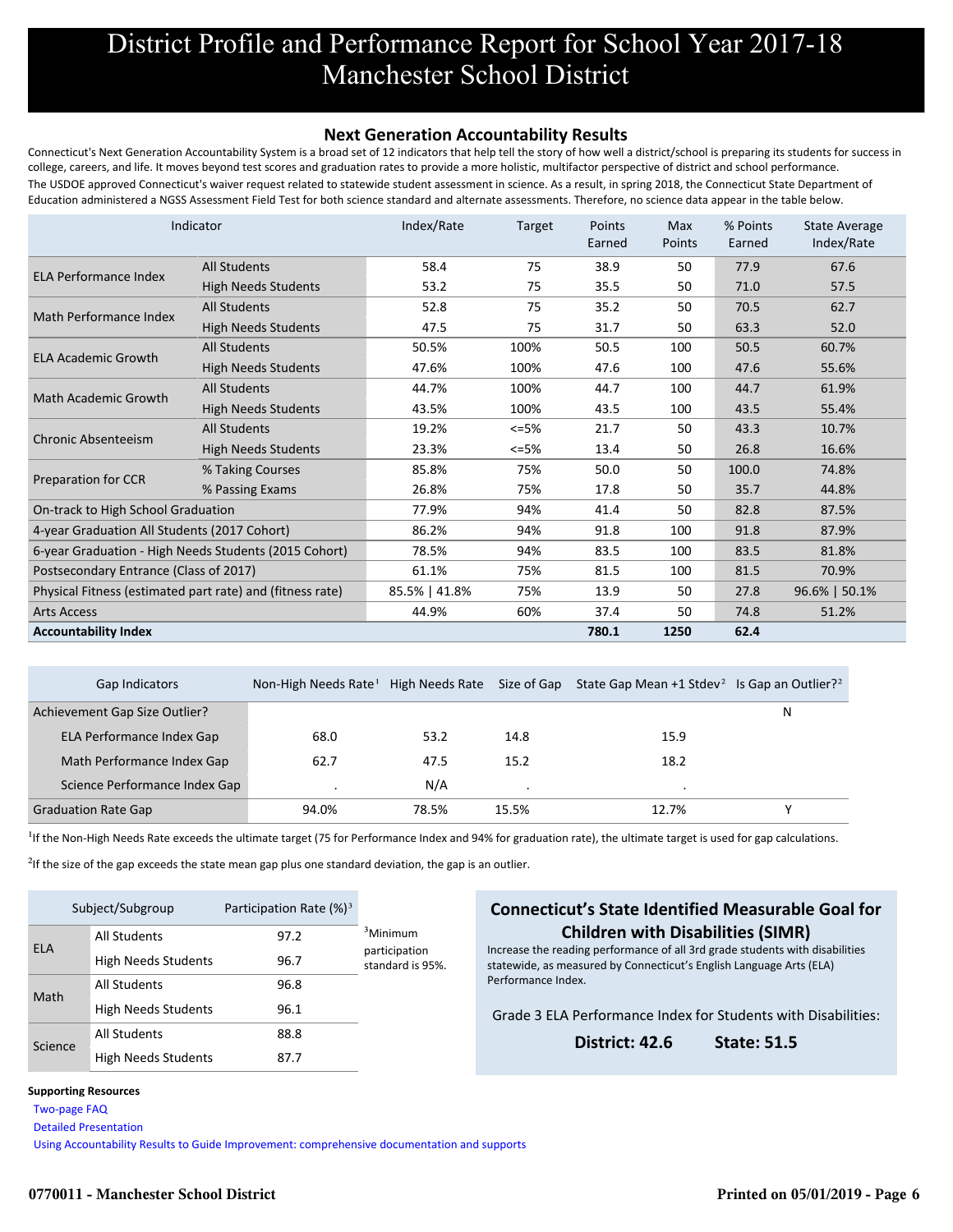# **Narratives**

## **School District Improvement Plans and Parental Outreach Activities**

The District Improvement Plan created and monitored by our District Improvement Team drives the work to improve Manchester Public Schools. The team consists of four sub-committees each with oversight of one of the four areas of the plan - systems, talent, academics, and culture and climate. The team meet monthly and by the end of the year, each subcommittee provided an update on progress for each of the strategies in their area.

In the area of systems, the district continues to focus on the implementation of professional learning communities (PLCs) coupled with professional development opportunities and resources. The district has developed Professional Learning standards to guide the work of the PLCs. Survey data indicates that the quality of work completed in PLCs continues to improve.

.This year the focus in the area of talent was to strengthen relationships between central office and building level leadership by defining effective building level leadership in support of personalized student-centered learning and then articulating what effective central office support of building level leadership looks like. A group of administrators, with support from a consultant, met several times then shared their work with the full leadership team.

In the area of academics, the district continues its focus on delivering rigorous, engaging instruction with fidelity through the workshop model K-8. We remain committed to enhancing opportunities for personalized learning for all students PreK-12. Teams of teachers, with the support of instructional coaches and administrators, meet regularly to discuss research-based instructional strategies to strengthen instruction PreK-12. This work includes intentional efforts to strengthen programming for students with disabilities.

.To support robust student learning, the district remains focused on actively engaging families as partners in their children's education. Multiple literacy and numeracy events, as well as Academic Parent conferences were integrated at the elementary level to support parents as partners in strengthening students skills in reading and math. These efforts have allowed us to develop a comprehensive approach to partnering with parents around student learning which will be implemented in 2018-19.

Family Resource Center Coordinators support the development of trust between and collaboration among all stakeholders, and seek to capitalize on the strengths and assets of families and community members to support school success. Parent leadership training was again provided for parents and guardians. A Kindergarten home visit program was successfully piloted and is scheduled to expand at additional elementary schools next year.

The district continues to work to implement a comprehensive social-emotional learning curriculum in grades K-5. The curriculum is in place to build student skills in the areas of self-awareness, self-management, social awareness and responsible decision making. Staff received additional training in restorative practices to strengthen classroom and school communities, and respond to challenging behavior.

Finally, significant attention was given to reducing chronic absenteeism by tightening reporting systems and coordinating work at the building level with support from central office.

## **Efforts to Reduce Racial, Ethnic and Economic Isolation**

The persistent achievement gap across the district indicates the need to provide more rigorous standards for all students and expand interventions to support students who struggle. During 2017-18, extensive curriculum work in all areas continued with an emphasis on ensuring high standards and culturally relevant pedagogy. We also continued to focus on increasing collaboration between community agencies and schools to meet the social, emotional and mental health needs of students and families. .As part of our efforts to better understand the experiences of our most marginalized students and families, we worked with an outside agency with expertise in equity to develop and implement a new school climate instrument with a focus on equity. The new instrument expanded our yearly school climate assessment to include school site visits, specialized focus groups and a newly developed equity-informed survey. By examining the experiences of students of various races, genders, disabilities, first languages and sexual orientations we will better understand what we can do to provide every student with what they need to be successful. The results of the climate assessment will help us address inequities and systemic barriers in order to ensure our schools are positive environments where all students achieve at high levels.

In the area of recruitment we continued to strategically recruit candidates that are representative of the student demographic of Manchester Public Schools and have cultivated strong university partnerships for student teaching, internships and research grants.

.Our English Learner (EL) programs has worked to strengthen the programming provided for our ELs and focused on meeting the needs of individual students through thoughtful and intentional planning of interventions. Collaborative efforts have been made between our Coordinator of English Learner Programs and our Equity Coordinator to provide professional development to all staff, which will result in creating culturally responsive classrooms and providing support for all students. Students from elementary schools and Bennet Academy continue to participate in Discovery Camp each year.